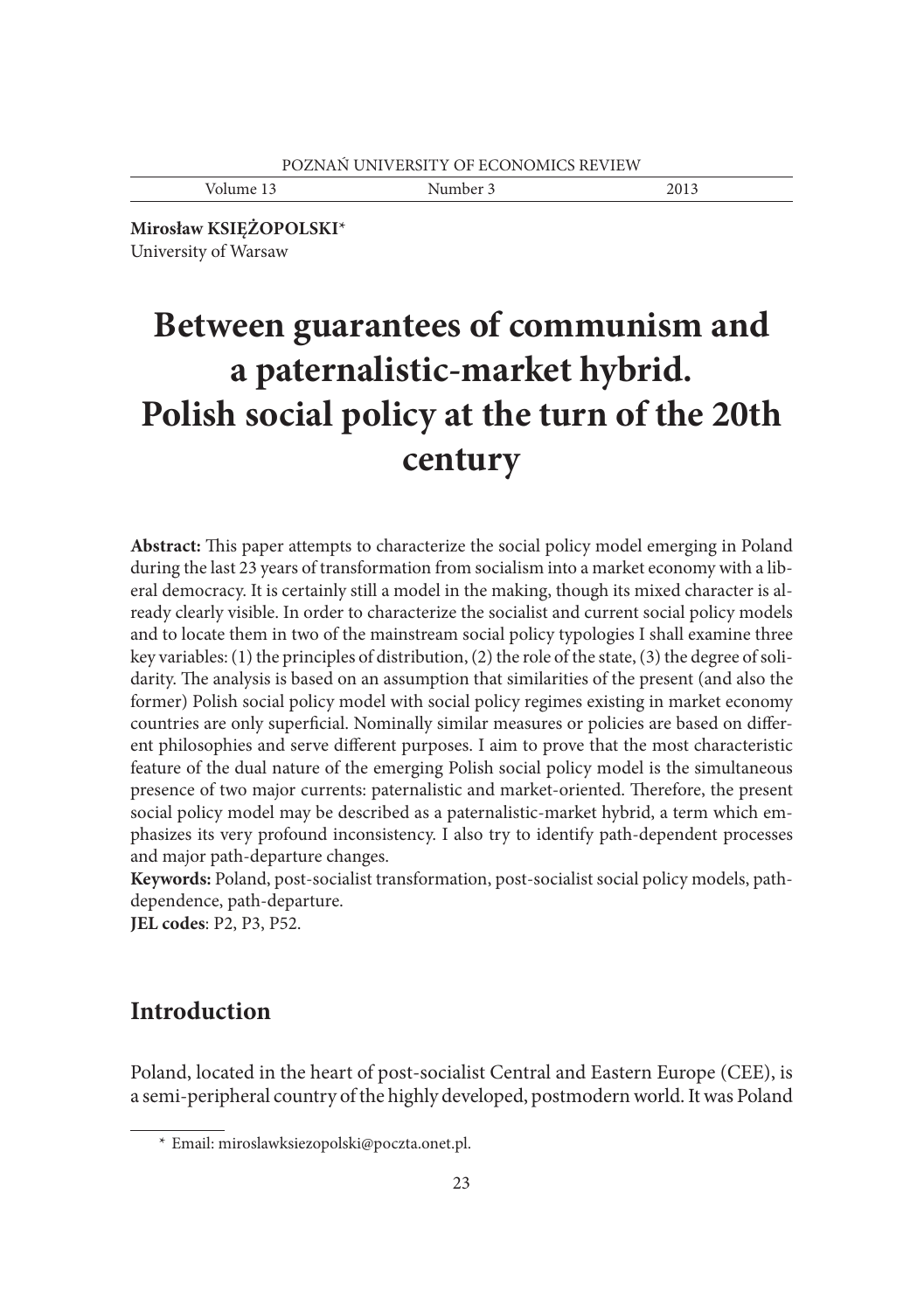where the transformation from state socialism into a market economy with a liberal democracy started under the banner of "Solidarity" – a massive social movement grounded in one of the most important values constituting social policy in all countries, irrespective of their political and economic system or development level. Moreover, in the last two decades Poland really has been – using Esping-Andersen's term – "a virtual laboratory of experimentation" [Esping-Andersen 1996, p. 267]. In this laboratory not only is a new post-socialist model of social policy being shaped. Poland is also testing a social policy strategy for a semi-peripheral country trying to catch up with a highly developed world in times of globalization.

Transformation of social policies in CEE has been dealt with in numerous studies.<sup>1</sup> In this chapter – due to the nature of this work – I will comment on them only in exceptional cases. I would rather like to focus my analysis on the identification of the main features of the Polish social policy. In order to characterize the socialist and current social policy models and to locate them in two of the mainstream social policy typologies – i.e. that of R. Titmuss and G. Esping-Andersen [Titmuss 1974; Esping-Andersen 1990]<sup>2</sup> – I shall examine three key variables: (1) the principles of distribution, (2) the role of the state, (3) the degree of solidarity.

I aim to prove that similarities of the present (and also the former) Polish social policy models with social policy regimes existing in market economy countries are only superficial. Nominally similar measures or policies are based on different philosophies and serve different purposes. I aim to use these variables to identify similarities and differences between the Polish and other main social policy models or welfare regimes.

## **1. Socialist model of social policy in Poland**

### *1.1 . Principles of redistribution*

The distinction between need and work performance as a condition for welfare seemed to be quite simple in theory and very unclear in practice. One assumed that during a transitory period to communism, i.e. in a socialist society, the leading principle of redistribution should have been 'to each according to work', and only after the establishment of communism, the other principle 'from each according to work, to each according to need' would have take precedence. It was already obvi-

<sup>&</sup>lt;sup>1</sup> See for example: [Cerami 2006; Cerami & Vanhuysse 2009; Cook 2010; Golinowska et al. 2008; Haggard & Kaufman 2008; Inglot 2008].<br><sup>2</sup> R. Titmuss [1974] has distinguished three models of social policy: Residual, Achievement-

Performance and Institutional. G. Esping-Andersen [1990] has divided welfare states into three regime types: Liberal, Conservative and Social Democratic.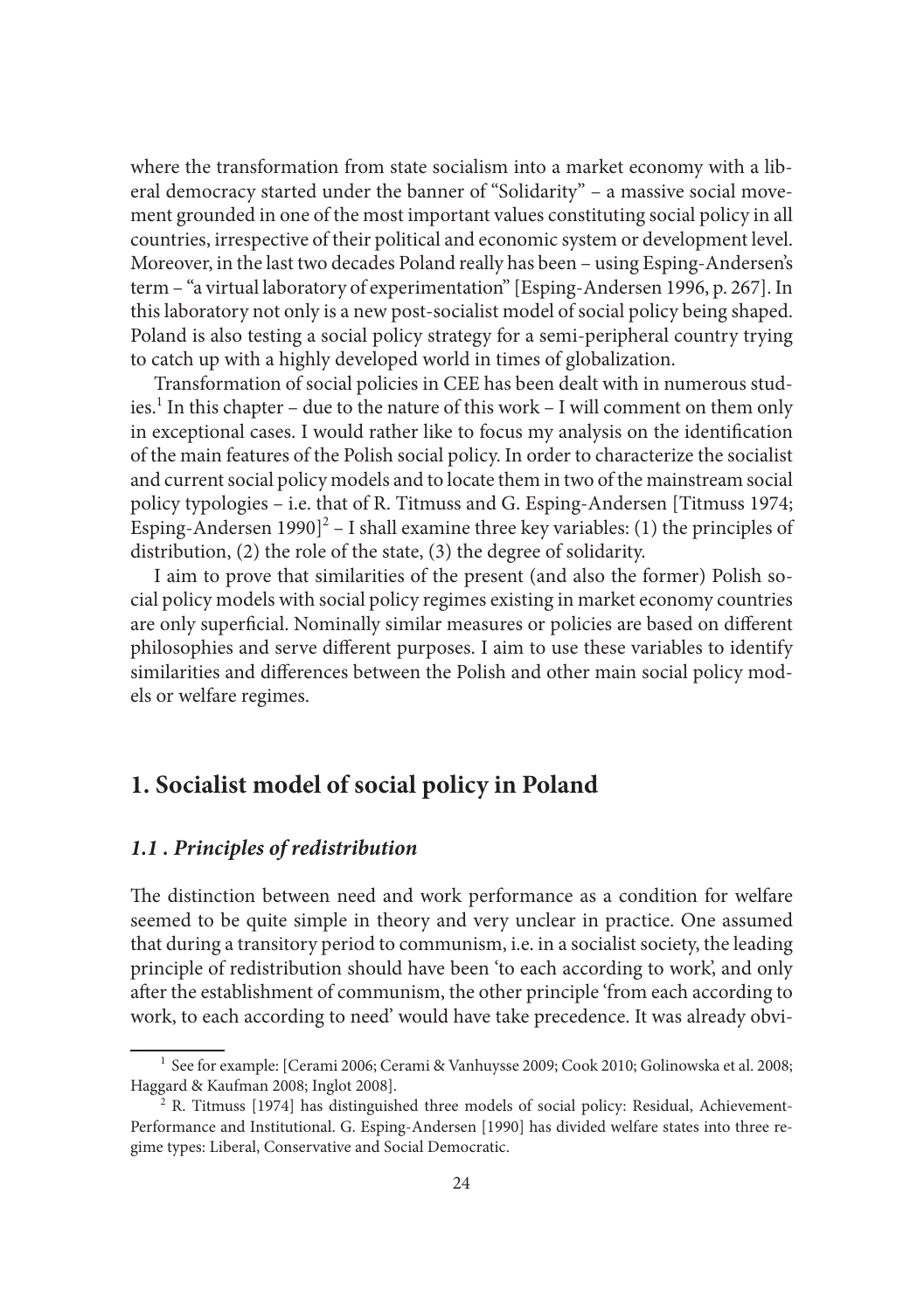ous in the transitory period that some kind of public fund would have to be created to serve common purposes. However, neither the range of human needs to be satisfied by social policy, nor the criteria of eligibility for access to common funds have ever been clear in practice.

In the Constitution of Poland from 1952 the following social rights had been set forth: right to work, to care for mother and childr and the right to rest [Konstytucja 1976]. Only the right to work and to education were unconditional, all other rights were dependent on participation in work. After the WW2 Poland had continued to build its social security system on the foundations of the classical social insurance model which assumes that the right to benefits and their amount depends on employment and (or) previous contributions. Except for the right to education most other benefits were earnings- and work-related. Universal flat rate benefits granted upon citizenship had been virtually unknown, with few minor exceptions.

Since there was no unemployment and since the right to work was inseparably connected with the obligation to work (more moral than legal because work was not compulsory), it was assumed that in a socialist society each citizen was able and ought to support himself with earned income. During the first half of the 1950 those outside work were in general denied the right to help, and afterwards social assistance was devoted almost exclusively to help individuals unable to lead an independent life, mainly those in old age and the disabled.

The strict connections between social rights and duties, between work performance and level of satisfaction of individual needs conformed with basic principles of the Achievement-Performance model or Conservative-Corporatist regime. However, it may sound illogical but in reality the pressure to increase individual performance had been connected with quite successful efforts to deprive the same individuals of the responsibility for their security and welfare. It was mainly possible due to the central regulation of wages. During the whole postwar period wages were intentionally kept at a low level. Wage policy assured a decent livelihood to every employee but made it very difficult to reach a much higher standard of living by an increase of individual work performance.

At the same time low wages left practically no room for individual initiative to contract one's own welfare; it was assumed that money withheld from the wage fund would finance the social security system and would enable many basic goods and services to be offered free or at a very reduced price to all citizens. This assumption (or promise) had been only partly fulfilled – low wages had first of all made it possible to keep a share of accumulation in GDP on a relatively high level.

The relatively high importance of the 'social wage' in the total consumption of the population could serve as a good argument of the institutional character of social policy under socialism. It is far from clear, however, to what extent need had constituted the main principle of distribution of the 'social wage' or to what degree on the other hand that distribution was based on the principles of work performance,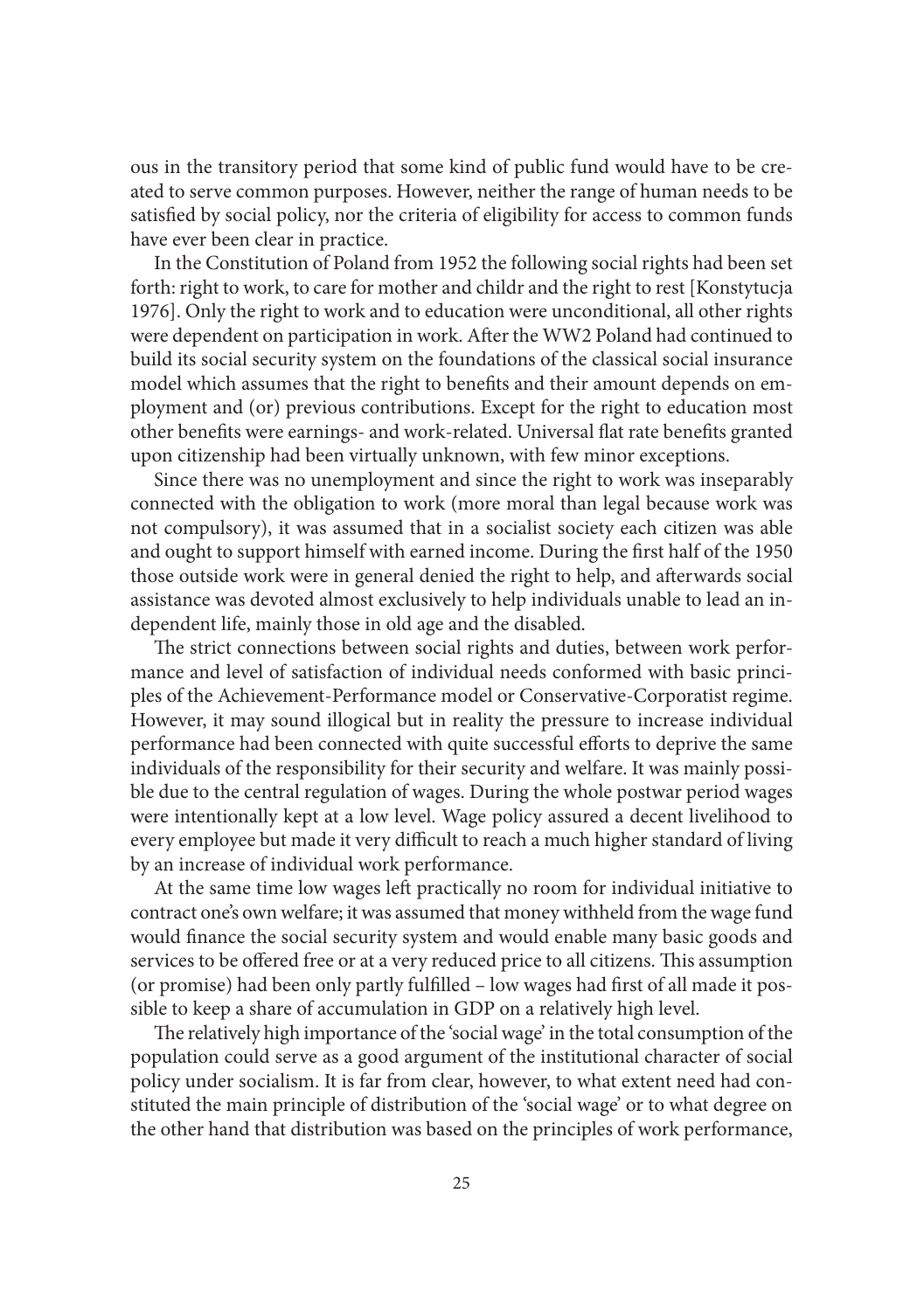achievement or merit. We know, for example, that prices below costs had a social foundations only to some extent, and in many cases subsidies contributed to further inequalities through unequal access to different goods and services. They also to a high degree covered the coasts of low performance of both the institutions of social infrastructure and the economy.

#### *1.2. Role of the state*

Common responsibility for the welfare of citizens has been one of the most fundamental values of socialism and a possibility to 'socialize' a process of meeting basic human needs has always been considered as one of the main advantages of that system. In such circumstances the institutionalization of social policy seemed to be inevitable. This did indeed happen to excess. The state dominated the process of meeting all major social needs, at the same time depriving people of the responsibility for welfare. The state was considered to be almost 'omnipotent', all other subjects were to play only supplementary roles. They mostly did what the state had commissioned them to do; individual or group initiatives were limited either by the lack of resources or by a necessity to have state approval or permission to act, which was very difficult to get. Gradually most people got accustomed to the fact that they had the right to obtain help from the state and the following relationship – the state as a provider of all benefits and services and the people as recipients deprived of any real influence on the shape and quality of benefits – became dominant in social consciousness.

The state monopoly in the social sphere, however, turned out to be more formal than real in many aspects. Firstly, in many cases a family was still held responsible for the satisfaction of basic needs of its members. Secondly, as it turned out, the state was unable to fulfill its duties to the full both as an employer and as a disposer of 'social wage'. Though it has succeeded in maintaining full employment still it has not been enough to secure a satisfactory level of living. The low wage level made it difficult to base individual wages on the principle of 'a fairs day's work for a fair's day's wage'. In most cases there was no visible connection between the productivity of a single worker and the wage he received. In many cases part of the wage fulfilled the function of social benefit rather than the means of a reward for achieved work. So, when we add to this the substantial size of excessive employment, quite contrary to the original intentions the right to work has been changed into the right to wage – low, but certain.

For the majority of the employed the level of living safeguarded by such a wage was unacceptable, hence individual welfare depended not so much on official earnings from ordinary work but rather on many different additional sources of income. The centrally planned economy had its own, specific 'socialist' market and its own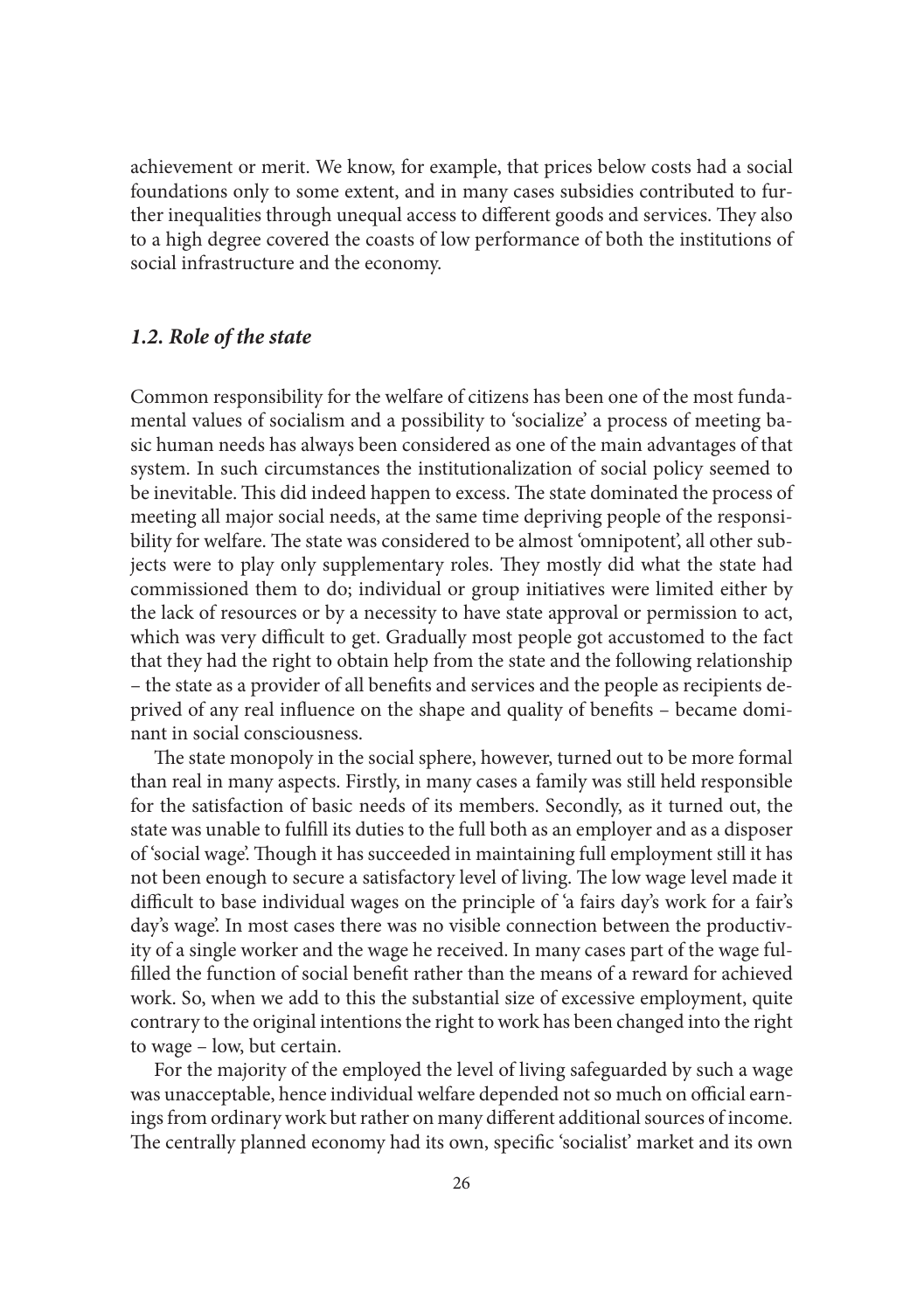competition for privileges, fringe benefits, access to scarce goods and services etc. This second or third division of the national product was based on very unclear, discretionary principles; in many cases individual or group standard of living depended more on meritocratic selection than on work performance.

On the other hand, despite significant development in the social sphere the state failed to reach a satisfactory level in meeting many major needs. It forced people to seek other ways to increase the degree of satisfaction of their needs. Reinforcement of the family role in meeting these needs was one of the answers. Another was mutual aid. The third was quasi-privatization of some of the social services.

#### *1.3. Degree of solidarity – universalism versus selectivity*

According to the Polish constitution of 1952 social rights were granted to every citizen. It was accompanied, however, with more or less explicitly stated assumption that social programmes would be organized to suit first of all the needs of 'working people' and their families. In principle it was tantamount to an almost universal system of benefits and services, since according to common belief in a socialist society, owing to the policy of practically full employment, there would be no place for non-working people. The interpretation of who belonged to the 'working people' had substantially changed over time. In the late 1980s. the social security system covered almost the entire population, though it still favoured employees in the socialized sectors.

Some important features of residualism had, nevertheless, been preserved. Firstly, those who were not working or had not worked sufficiently long enough had to rely on their families or on social welfare, with a social stigma attached to all recipients of public assistance. Secondly, many benefits and services were means-tested and they were granted only to people with incomes below a certain, sometimes very low, level. In the years before the fall of socialism in Poland, the selectivity of some programmes had been substantially strengthened.

As one can see it's difficult to classify the Polish model of social policy under socialism. Structurally it had many features of both the institutional/socialdemocratic and the achievement-performance/conservative-corporatist models. The strong public sector and state authorities as providers of almost all benefits and services on the one side, and the strict (although sometimes only formal), ties between rights and duties, work performance and individual welfare and relative importance of the selective measures on the other. The state had been able to secure a minimum or a decent standard of living practically all citizens, but it had failed to achieve the expected and promised level in meeting many major needs. On the one hand the institutionalization of social policy resulted in people being deprived of the responsibility for their welfare, on the other hand the same people were forced to compete with others in order to maintain or to improve their living standard. Consequently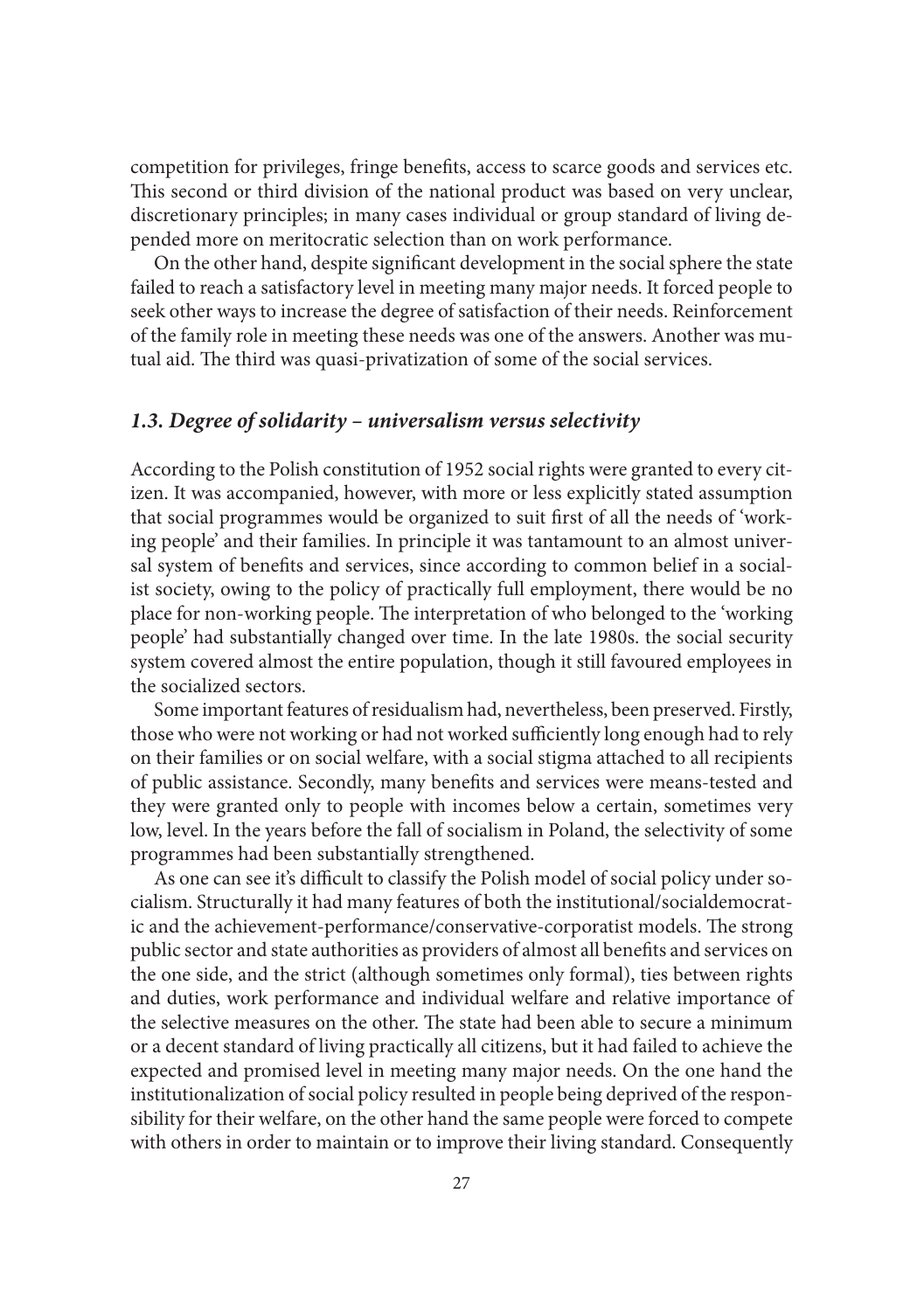a quite unexpected welfare-mix had emerged: the 'almost' omnipotent state exercising formally full control over the conditions of living of the population, and individuals and families with limited possibilities of activity but still substantially dependent on the 'socialist' market forces, in meeting their needs.

Moreover – as is evident from the above analysis, similarities with social policy models existing in market economy countries were only superficial. Nominally similar measures or policies were based on completely different philosophies and served different purposes. In conservative-corporatist regimes social insurance is used as a common solidarity measure of protection against major social risks. In socialist countries social insurance served as an instrument of state paternalism: employers were forced to pay social security contributions for their employees, but insurance funds were regarded – more or less formally – as national budget resources and benefits were treated, both by politicians and employees, more like a manifestation of state benevolence and responsibility than as a typical insurance compensation, earned by virtue of work.

As concerns strict connections between work status and individual welfare and between social rights and duties, it can be said that in reality social policy in Poland – as well as in other socialist countries – had little to do with traditional self reliance ideology. As it was already mentioned, access to most social services and benefits was work related. However, due to a low wage levels, the standard of living depended more on individual's working place and her or his ability to compete on the 'socialist market' than on work performance.

Simultaneously the relations between work and 'social wage' had been very unclear. Although the access to benefits and services had to be earned, 'social wage' had been considered primarily as a gift from the socialist state rather than a citizen's (or employee's) right. A gift, which very often had been distributed according to discretionary principles. So in practice it was the state which ought to be praised for its benevolence.

In the social democratic regimes the leading role of the state in social policy has nothing to do with paternalism or benevolence. There was also a fundamental difference in the perception of social rights and of the notion of universality. In Poland only the rights to work and to education were unconditional; all other rights were dependent on participation in work. Consequently, universality was identified not as everybody's right to certain standard of living but as the universal right to work.

To summarize, in socialist Poland – contrary to market economy countries – social policy was deeply rooted in production and the primary distribution of national income. Owing to the practically full employment almost all citizens had sufficient guarantees that their basic needs would be met. As in other real socialist countries certainty of work and wages constituted the basis of peoples' social security. Although wages and benefits were kept on a low level and the quality of social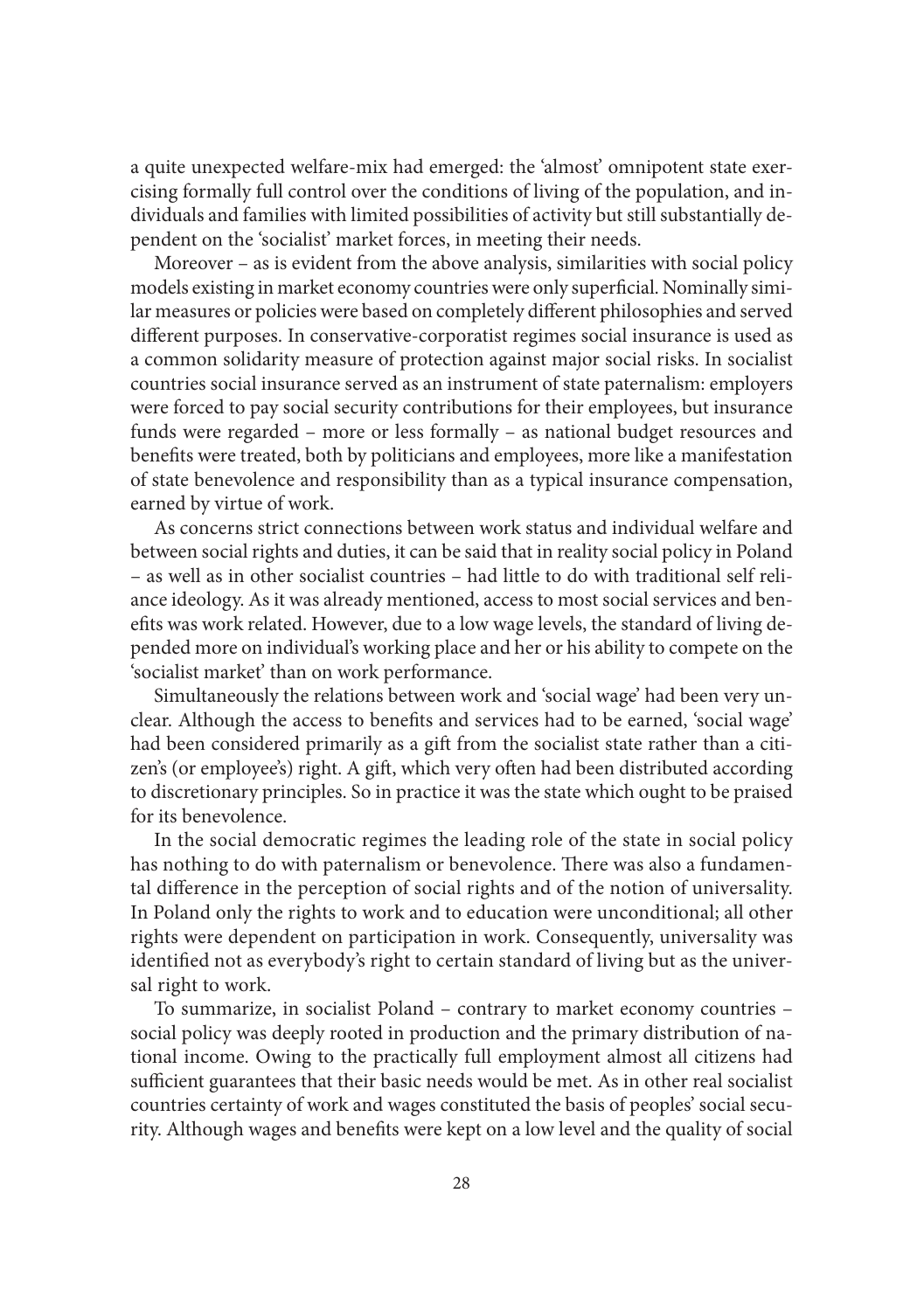services was often unsatisfactory, nevertheless a relatively high level of existential security was assured.

The second – specific to socialist countries – pillar of social security was based on high state subsidies of the cost of almost all basic goods, e.g. foodstuffs, housing, public transport, recreation, and an almost universal, free access to a wide range of social services.

The third pillar of social security was the quite well developed system of social benefits and services. In Poland it conformed in principle to the norms and standards set by The International Labor Organization's conventions and by various international pacts. The extension of coverage and the amount of benefits were on an average European level. Moreover, taking into account the much lower level of GDP per capita, Poland allocated more resources to social policy than West European countries at a similar stage of economic development.

The other characteristic feature of the socialist social policy was connected to a very large extent with the employer's responsibility for the satisfaction of many important needs of their employees, especially with regard to housing, health care and recreation.

Hence, in the former socialist countries participation in formal employment was the key to at least a minimal or modest standard of living, secured by incomes from wages and consumption from common funds. In reality, however, the access to many scarce or higher quality goods and services depended more on privileges or occupational benefits than on ordinary wages. Money only played a minor role in the secondary or tertiary division of the national product. On the 'socialist' market meritocratic selection usually replacied work performance.

Looking from another perspective, one may say that social policy strategies of the former socialist countries – and certainly that of Poland – had all the major features of the dominant European model of welfare [Gough 1997, p. 80] i.e. relatively high level of social expenditures, predominance of transfers and insurance–based programs, high level of intergenerational solidarity, great importance attached to the development of social infrastructure, relatively low levels of poverty and inequality.

# **2. Polish social policy facing challenges of post-socialist transformation**

The transformation process almost immediately led to a removal of the former foundations of social policy. Full employment policy had changed into high unemployment. High state subsidies of the cost of basic commodities and services were withdrawn or very seriously reduced. Fees were introduced or increased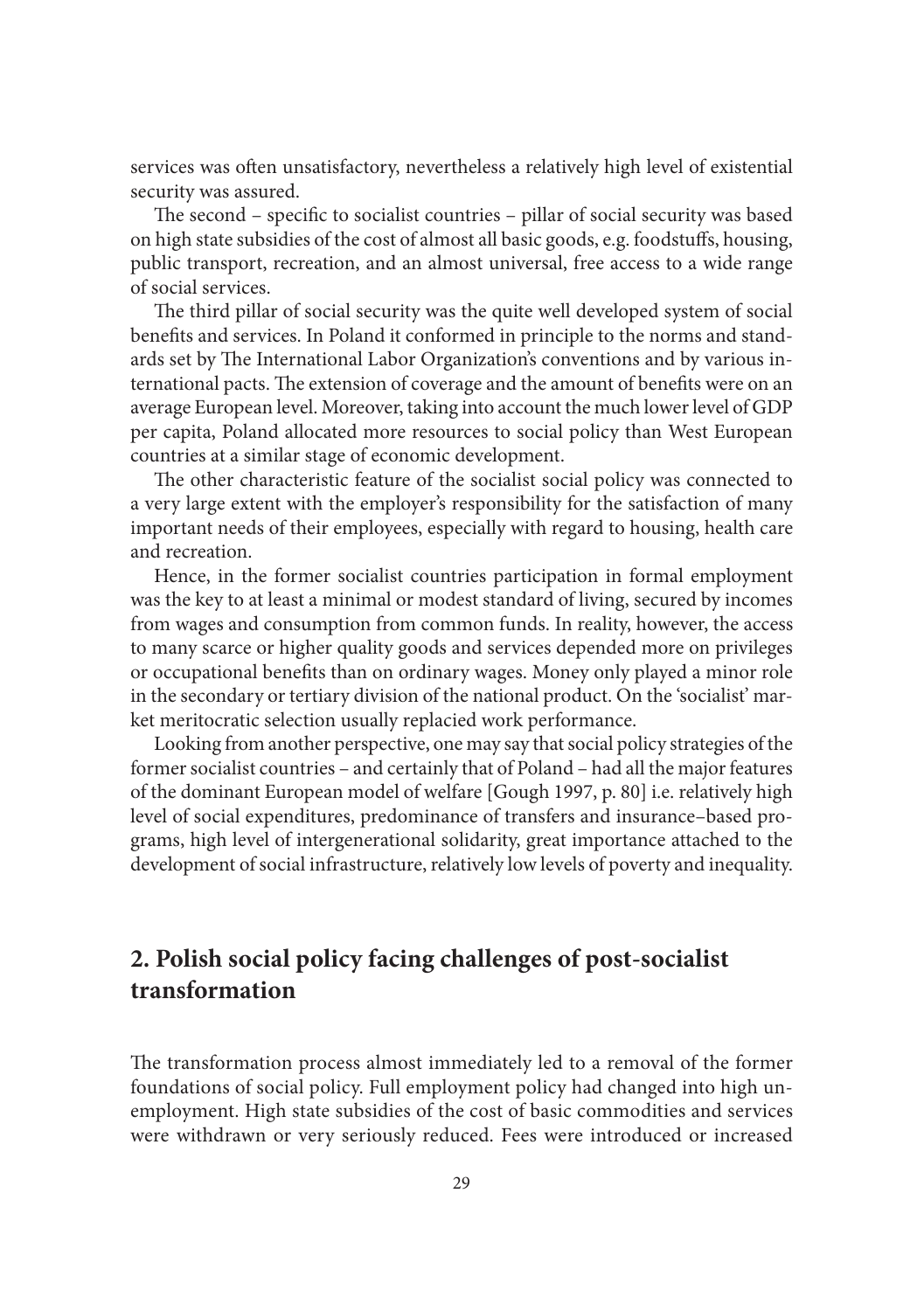for many previously free or very cheap public services. For a lot of citizens these changes were accompanied by steeply falling real incomes, especially in the first years of transformation. One has to add on top of this the very substantial reduction in the social activity of enterprises, which in order to become competitive had tried to reduce their involvement in the satisfaction of needs of their employees as much as possible, abandoning or seriously limiting various directly unprofitable activities.

In practice this meant that basic social security pillars specific to socialist social policy had ceased to exist. In our opinion, the most important feature left over from the former model is a deep conviction – shared both by the majority of citizens and policy makers – that it is the state that bears ultimate responsibility for the resolution of social problems or – at least – for the compensation for market failures.<sup>3</sup> Hence, in the last two decades social policy has been, on the one hand, a reaction to the processes of marketization of the economy and democratization of the political system, and on the hand a response to various pressures connected with the above mentioned responsibility. This has resulted in a very mixed system of needs satisfaction, to a great extent based on the market performance of each citizen, but still strongly relying on various public aid activities.

Not surprisingly, the disappearance of socialist guarantees of social security have led to the emergence of unemployment, a steep decline in the living standards of the population, and a marked increase in the range of unsatisfied needs and growing poverty. Due to these developments, the initial spontaneous public confidence in a market economy has changed into widespread public discontent, as hopes for a much better standard of living for all have clashed with growing uncertainty, deprivation and inequality for many more citizens than was anticipated at the start of the reform process. In the face of rapidly eroding popular support for the radical economic transition a need for complementing stabilization programs and structural reforms with an appropriate social safety net has become evident.<sup>4</sup>

Initially, the new market oriented safety net was based on four types of measures. The first group included the introduction of entirely new benefits, such as generous and easily accessible unemployment compensation and related benefits. Simultaneously, social assistance was adapted to deliver income support (apart from the old-aged and disabled) also to other individuals and families with inadequate income due to unemployment, high housing costs, and serious health care needs. Next, index-linking mechanisms of social benefits have been improved. As a consequence, pensions retained their value, constituting one of the most reliable sources

<sup>&</sup>lt;sup>3</sup> Such a view has been constantly supported by about  $\frac{3}{4}$  of the population surveyed in consecutive public opinion polls in 1990s. and 2000s [CBOS 2010b].<br><sup>4</sup> For a more detailed description of the evolution of Polish social policy during transformation

see: [Golinowska et al. 2008].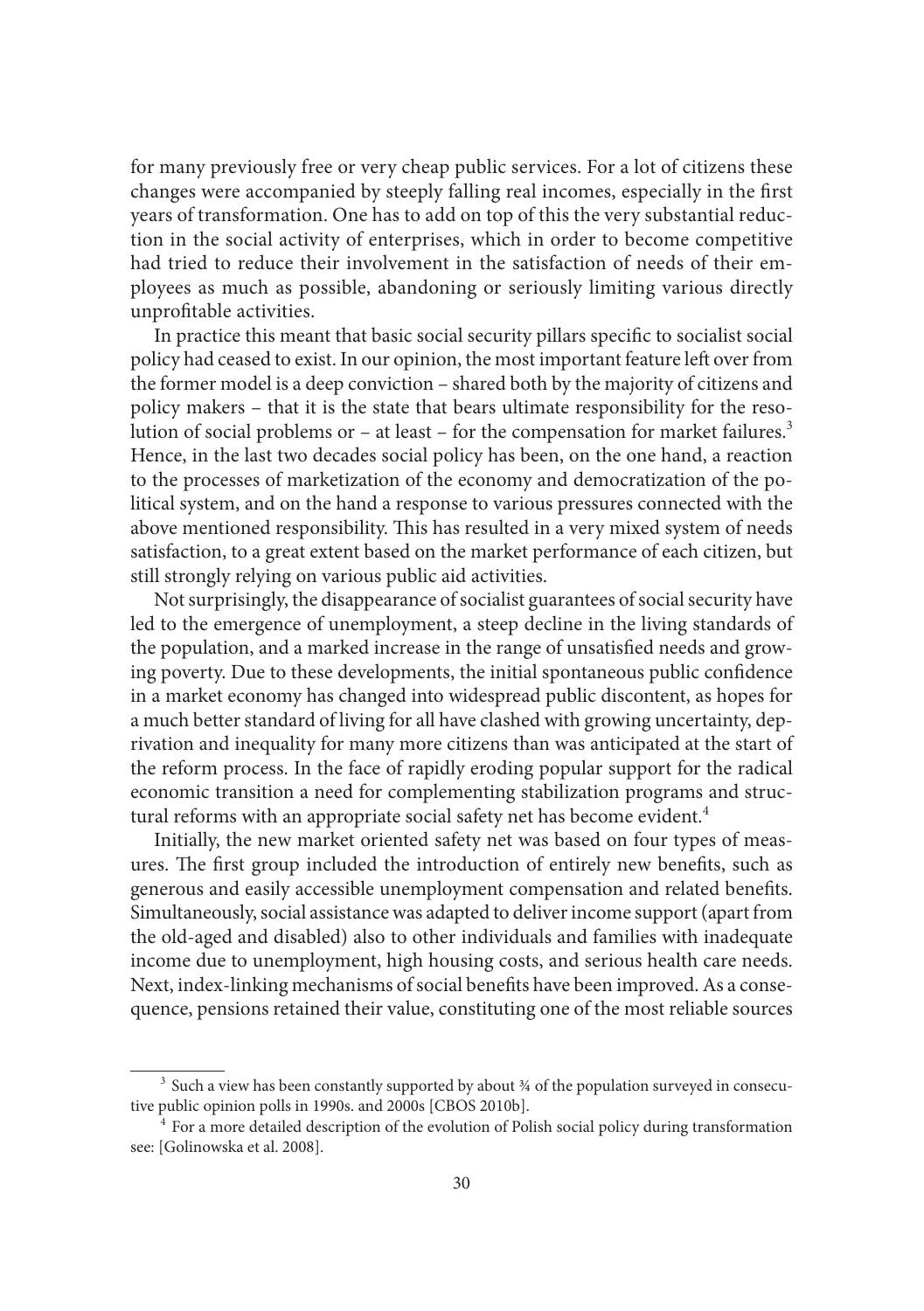of income during transformation and becoming a very attractive alternative to work for people having difficulties in keeping or finding a job.

Although the above mentioned measures have been alleviated existing social problems and the population's falling standard of living, the cost of maintaining (in certain cases initially relatively generous) safety net arrangements has been beyond the financing capacity of the economy. Since late 1991 we have seen the gradual deterioration of uprating and index-linking mechanisms of social benefits, reducing the amount and restricting access to certain benefits as well as a much stricter targeting of public aid.<sup>5</sup> Faced with mounting social costs and diminishing financial means, the government has been forced to curtail first of all expenditures other than wages, pensions and cash allowances. As a consequence, income maintenance programs have crowded out expenditure on social sectors related to human capital formation and similarly in health, education and other social services sectors salaries have crowded out all other types of recurrent expenditure and capital investments. This has a devastating effect on the quality of social services, as well as accelerating the already rapid deterioration of the social infrastructure. Thus, while aggregate private consumption has been relatively well protected, consumption from common funds has appreciably decreased.

These changes in public policies are taking place alongside a spontaneous privatization of the process of needs satisfaction. Those people who are dissatisfied with the quality of public social services or have difficulties in immediate access to them choose private providers of those services. Such behaviour is not entirely new for Polish citizens. Even in the centrally planned economy, contrary to most other socialists states, it was possible to buy some private services or to obtain better quality of publicly provided help through the 'socialist' market. A new element is the scale of such attitudes, which is becoming more and more common with the rising income levels of many Polish citizens and with the gradually developing private insurance and services market.<sup>6</sup>

In our opinion, the spontaneous privatization of the process of needs satisfaction has led to a division of society and today we can distinguish 3 main groups, having very different strategies of needs satisfaction.

The first group consists of people relying almost entirely on market solutions, especially in such services as education, health and other care services. These people

<sup>&</sup>lt;sup>5</sup> For example, unemployment compensation, initially set at 70 percent of previous earnings, already in 1993 was changed into flat-rate benefit equal to 36 percent of the average wage. From 1996 the rate has been set freely by government. Due to several changes in the eligibility criteria, percentage of unemployed having the right to compensation dropped from 79.2 percent in 1990 to 30.5 percent in 1997 and to around 20 percent (or even less) in the first decade of the XXI century. The remaining unemployed have to rely on social assistance or on their families. 6 For example, in 2000 38.6% of the population surveyed used both public and private health care,

In 2011 the percentage of such public/private health care users rose to 49.1% [*Diagnoza społeczna*  2011, p. 120].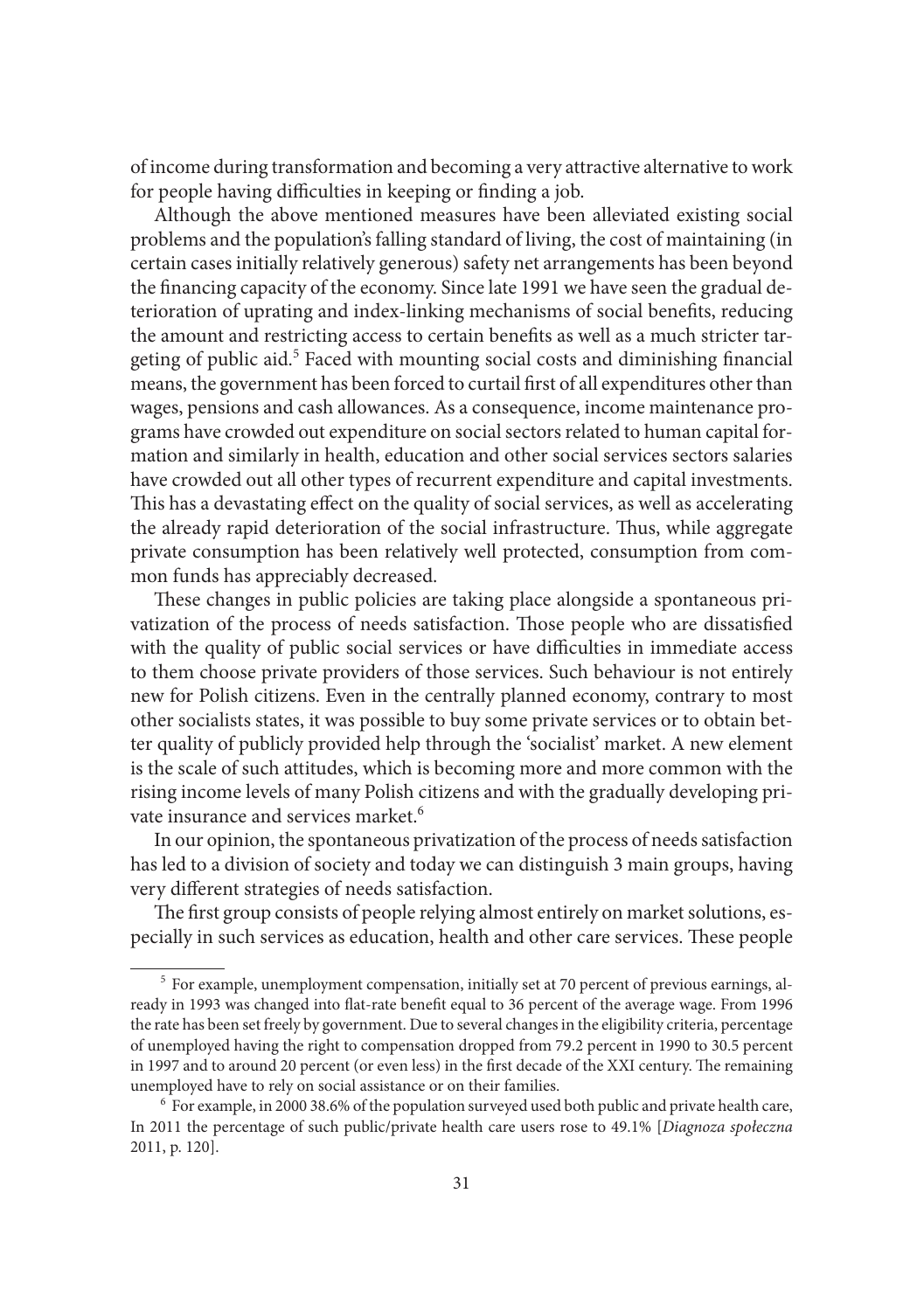use public services only exceptionally, mainly when those are of a very high quality and relatively easily accessible, e.g. secondary or tertiary education. People belonging to this group have the right to obtain social insurance cash benefits, and in this case private insurance provides only an additional income for them. In the case of public services they have to pay for these services – in the form of progressive taxes – and they have additionally to pay for the private services they use.

The second group consists of people who are not in a position to buy private services, and who rely principally on public services. This group bears all the negative outcomes connected with the deteriorating quality of public services and sometimes very difficult access to such services.

In the case of this group we also observe the process of 'refamilization' of the process of needs satisfaction. Due to limited access to some services, or due to introduction of various forms of co-payments, low income families have to perform a growing number of services by themselves.<sup>7</sup>

For the third group public services constitute the main and normal source of services, and private alternatives are used when the quality of public services is too low, when access to such services is difficult or seriously restricted, or when somebody is looking for exceptionally high quality services. For those using private services this translates into the necessity to limit other forms of their private consumption. Hence, they should be vitally interested in the high quality of public services and easy access to them. But in practice it is much easier to buy private services than to exert effective pressure on public authorities and politicians in order to achieve the necessary quality of public services.

It is too early to estimate the size of these groups, first of all due to the still poorly developed private market for certain services, very weak interest in buying private insurance against major social risks, and the compulsory character of social insurances. Furthermore, some health care services provided by for-profi t bodies are entirely or partly refunded from The National Health Fund.

Most probably about 20–25 percent of income earners have sufficient capacity to cover costs of private services with relative ease. However, in 2002–2012 only 5–8 per cent of the surveyed population exclusively used private health care, and barely 3.5 percent private hospital services [*Diagnoza społeczna* 2009; CBOS 2012], while a great majority of top income earners used both private and public health services. According to these polls, between 29 and 43 percent of the surveyed population sometimes paid for health services and for further 4–6 percent the costs of private health care were covered by employers. Hence, one could assume that slightly be-

 $^7$  The best example of such a process can be traced in the sphere of care of small children. In order to limit the public costs of care parents were compelled to contribute financially to the maintenance of preschools. For many low income households it is too costly and in consequence children of these families stay at home, under the supervision of mothers.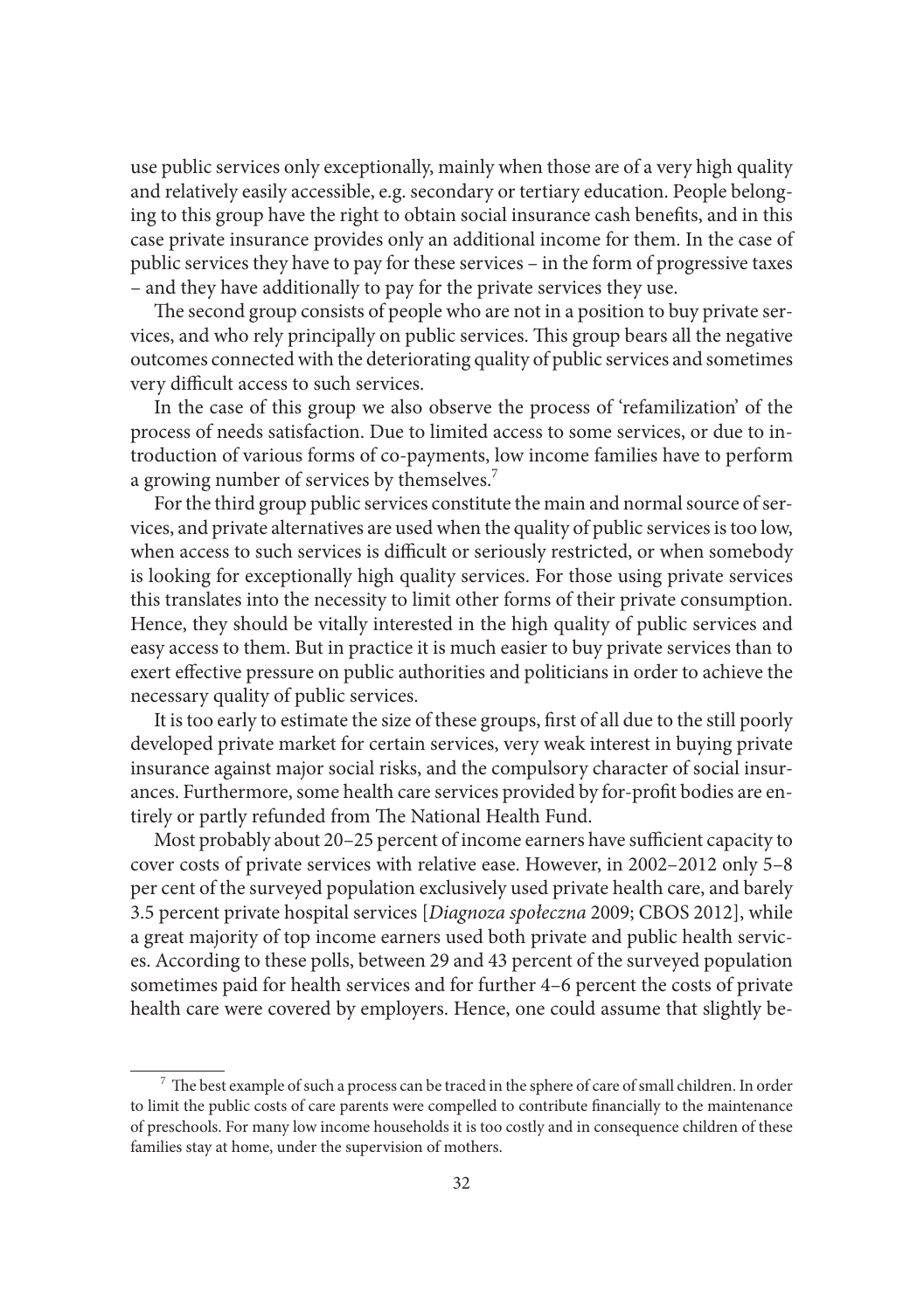low 50 percent of the households rely almost entirely on public services,<sup>8</sup> which more or less corresponds with the number of people living below the so called social minimum.<sup>9</sup>

Even if it is poorly developed, the very existence of a private market of services seriously hampers efforts to maintain the necessary quality of public services. The upper strata of Polish society, that is those with high incomes, are almost totally disinterested in public sector services, as they rely heavily on market solutions. The middle strata concentrate rather on finding ways to buy private services than on demanding increased expenditure for public services.

But as a consequence of the simultaneous presence of these two strategies: paternalistic and market oriented – the Polish social welfare system is very incoherent; public and individual arrangements are interspersed in meeting almost all social needs.<sup>10</sup>

## **3. Search for a new post-socialist social policy model in Poland**

By the beginning of 2013, more than 20 years since the transformation process started, it is evident that one has failed to craft a commonly acceptable social policy strategy capable of replacing the former 'quarantees' of 'communism'. During this time economic goals have clearly prevailed over social aims. Social programs have been seen much more as a burden on the reform process than as an important positive factor of society's transformation and economic growth. Moreover, the process of political and economic transformation has not been accompanied by any coherent vision of social policy, indicating its intentional future model. Policy makers have been putting all their hopes in improving the effectiveness of the economy even at

<sup>&</sup>lt;sup>8</sup> However, in 2009–2012 the percentage of the population surveyed not using private health services decreased from 46–48 per cent in 2002–2005 to 36 per cent in 2012, probably due to difficult access to public services and their unsatisfactory quality [CBOS 2012].

<sup>&</sup>lt;sup>9</sup> One of the most common measures of absolute poverty in Poland. Its level is based on the cost of a basket of goods and services considered necessary to lead a decent life.<br><sup>10</sup> Just to provide one example from the labour market policy. Unemployment benefits in Poland

are currently extremely modest y. In reforming the system of unemployment compensations politicians have followed recommendations of foreign experts of liberal origin, who advocated for an introduction of as low benefits as possible, unrelated to previous level of wages and flat rate. In addition there are quite strict time limits of the payment of these benefits. At the same time the state was (or in some cases still is) heavily subsidizing certain sectors of the Polish economy, like the mining, steel and ship building sectors. So we had about 2–3 million unemployed each month with very small or no benefits at all and several thousand potentially unemployed in some public enterprises who were able (and in many cases still are) to exert very strong pressure on government to maintain their jobs.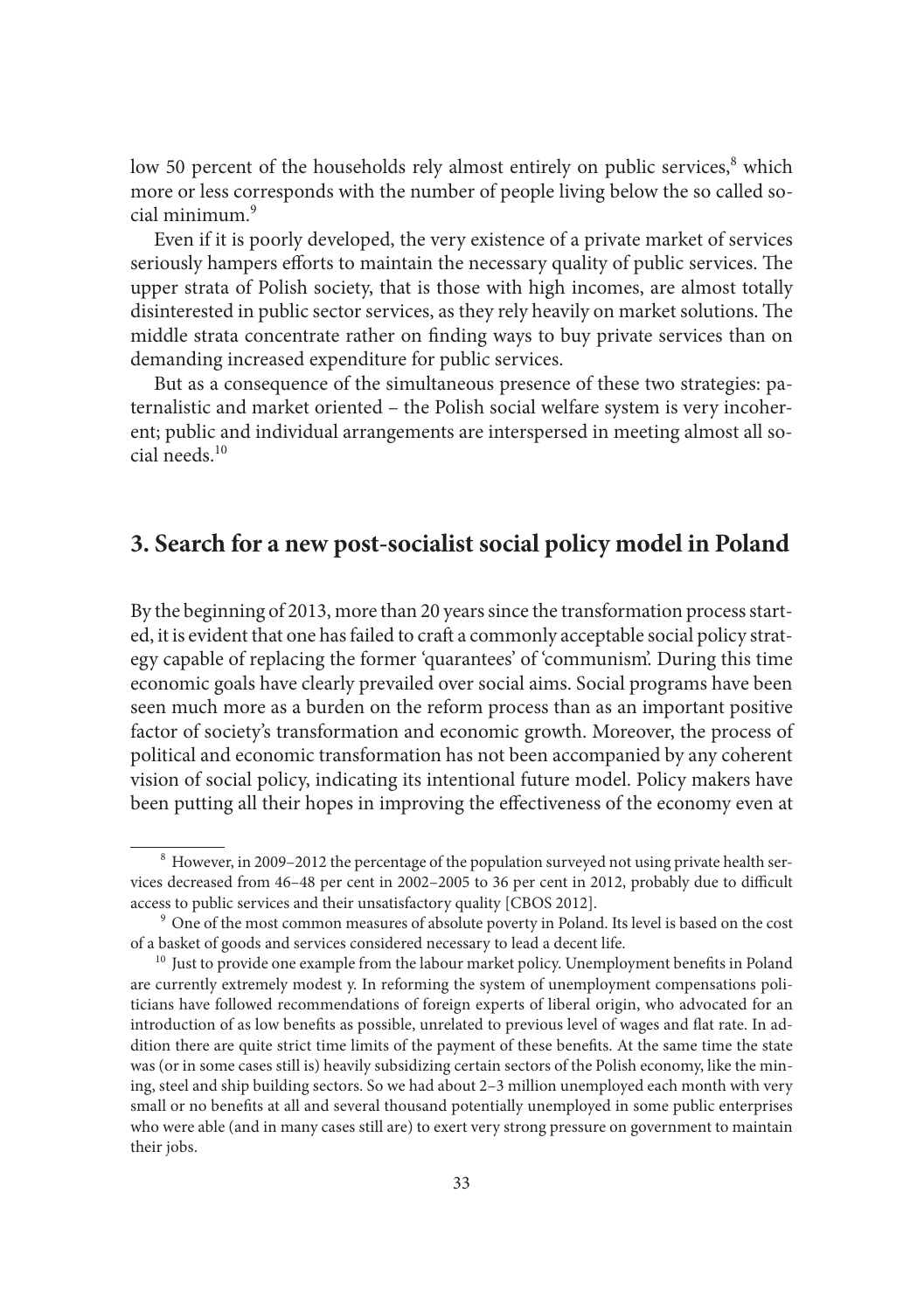a very high social cost, believing that economic growth will provide the means to solve social problems. Indeed, after an initial substantial decrease of GDP, Poland is on a path of more or less stable growth. However, social policy strategy has not so much been determined by the pace of that growth, but rather by a type of economic system which is being built in Poland, and by certain social phenomena, which were caused by its radical marketization and restructuring.

After twenty years of transformation Poland has a sub subsidiary economy, heavily dependent on foreign investments and on the conditions and atmosphere prevailing in world markets. The change from a society of 'scarcity' of almost all goods and services to a society with a surplus of supply over demand has not been accompanied by an adequate increase in the possibilities of acquiring higher incomes for the whole working age population. On the contrary, Polish society as a whole has to limit consumption in order to finance restructuring of the economy and to repay public debts. Moreover, those who cannot participate in the market game are numerous. During transformation the employment ratio of the population aged  $15-59$ <sup>11</sup> decreased from 74.4 per cent in 1989 to 54.8 in 2003 and afterwards rose to 64.3 per cent in 2010 [TransMonee 2012]. The same ratio for the population aged 15–64 fell from 58.1 per cent in 1990–99 to 54.4 in 2000–09, and rose to 59.2 per cent in 2011 [OECD 2012].<sup>12</sup> The rate of unemployment increased from practically 0 in 1989 to 16.5 per cent in 1994 and to 19.7 in 2002. In subsequent years the rate of unemployment decreased to 8.5 per cent in 2008 and rose to 9.8 per cent in 2011 [TransMonee 2012; OECD 2012].<sup>13</sup>

# *Polish post-socialist social policy from the perspective of the principles of distribution, the role of the state, and the degree of solidarity*

Compared to the previous period, **the principles of redistribution** have changed relatively less than the other above variables. Although in the present Constitution of 1997 'working people' and their families lost their privileged position, the right to benefits and their amount depends further on employment and (or) membership in the social insurance system. One could even say that in the recent several years the interrelationship between work and the right to benefits has been strengthened; most of socially grounded advantages in the calculation of pensions have

 $^{\rm 11}$  Such an age range is more suitable for Poland, because of the lower pensionable age for women (60 years up to 2012).<br><sup>12</sup> Exceptionally low is the employment rate of older workers aged 55 to 64 – in 2011 it was only

<sup>47.8</sup> per cent for males and 27.3 for females [OECD 2012].<br><sup>13</sup> Long-term unemployment reached 55.2 per cent of the total unemployment in 2005. Afterwards,

due to active labour market policy measures, its level significantly decreased, namely to 25.2 percent in 2009 and 31.6 percent in 2011 [OECD 2010a, 2012].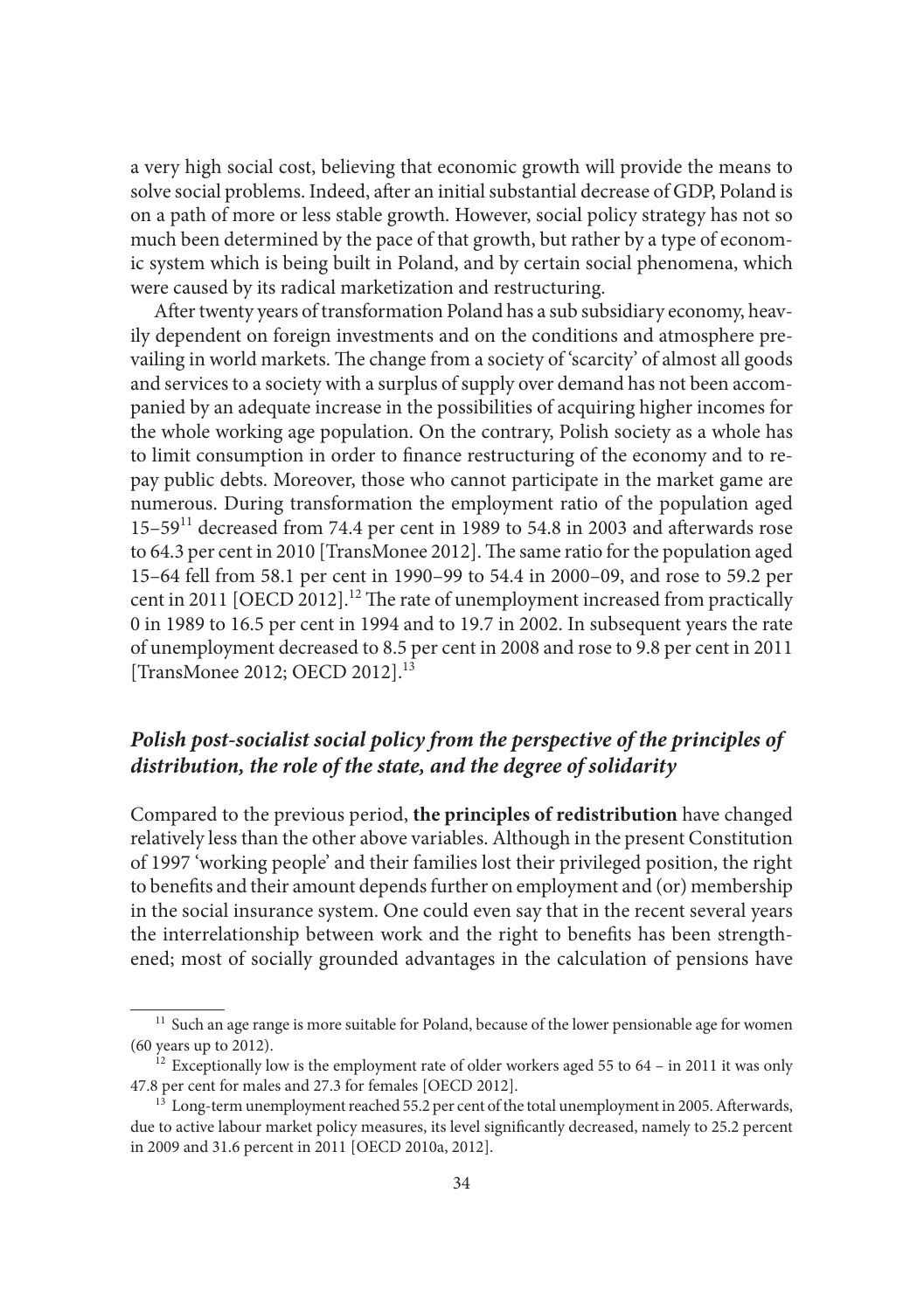been abolished, and future retirement cash benefits are going to be much more – than in the old scheme-related to individual incomes from work by a system of fixed contributions (instead of fixed benefits) and individual pension accounts. Moreover, those outside the official labour market are practically denied access to public health care and are referred to the social assistance system, with drastically low income thresholds.

Universal flat-rate benefits granted upon citizenship have very little further significance. Admittedly, two new social benefits of this type have been introduced; relatively modest flat rate universal birth grant and family benefit (practically only for truly needy households). A traditionally hostile public attitude towards unconditional public aid, however, has not changed. It was very clearly visible during public consultation of pension reform in the late 1990s, when a proposition to introduce a universal minimum pension for all the old aged independently of their working record had been definitely rejected.

The second variable concerns the role of the state. Here the changes have been most visible. The adaptation of social policy to an emerging market environment resulted in breaking of the state monopoly in the satisfaction of many needs, especially in the sphere of pensions, housing, education, child and old age care, recreation, and also – to a constantly increasing degree – in health care. As a result of a removal of various administrative barriers hindering development of private or third sector's activities a substantial number of for profit or non for profit institutions active in the social sphere have been created, and the public authorities have ceased to be the only provider of social services.

Those developments, however, have been accompanied by the maintenance of state responsibilities for the satisfaction of basic peoples' needs, as public authorities couldn't free themselves from that responsibility due to very strong pressure exercised on them by the majority of society, especially by all losers of the transformation process. That pressure resulted in the preservation of the system of cash social benefits

Furthermore the scale of services provided by NGOs is still very modest compared to the range of unsatisfied needs, hence the third sector as yet does not constitute an important alternative to public services.

In reality the system of basic needs satisfaction is still based much more on state responsibility than on for-profit institutions. There are practically no serious incentives to enter the – still poorly developed – private market of insurance against major social risks. There is also no possibility to avoid paying compulsory contributions to the public social insurance system, and the third, voluntary tier of pension system has so far attracted only a slim minority of future pensioners.

Despite the legacy of 'Solidarity', it seems that the **level of solidarity** in Polish social policy is even lower than before transformation. The social security system has strengthened its insurance character and group interests or family ties clearly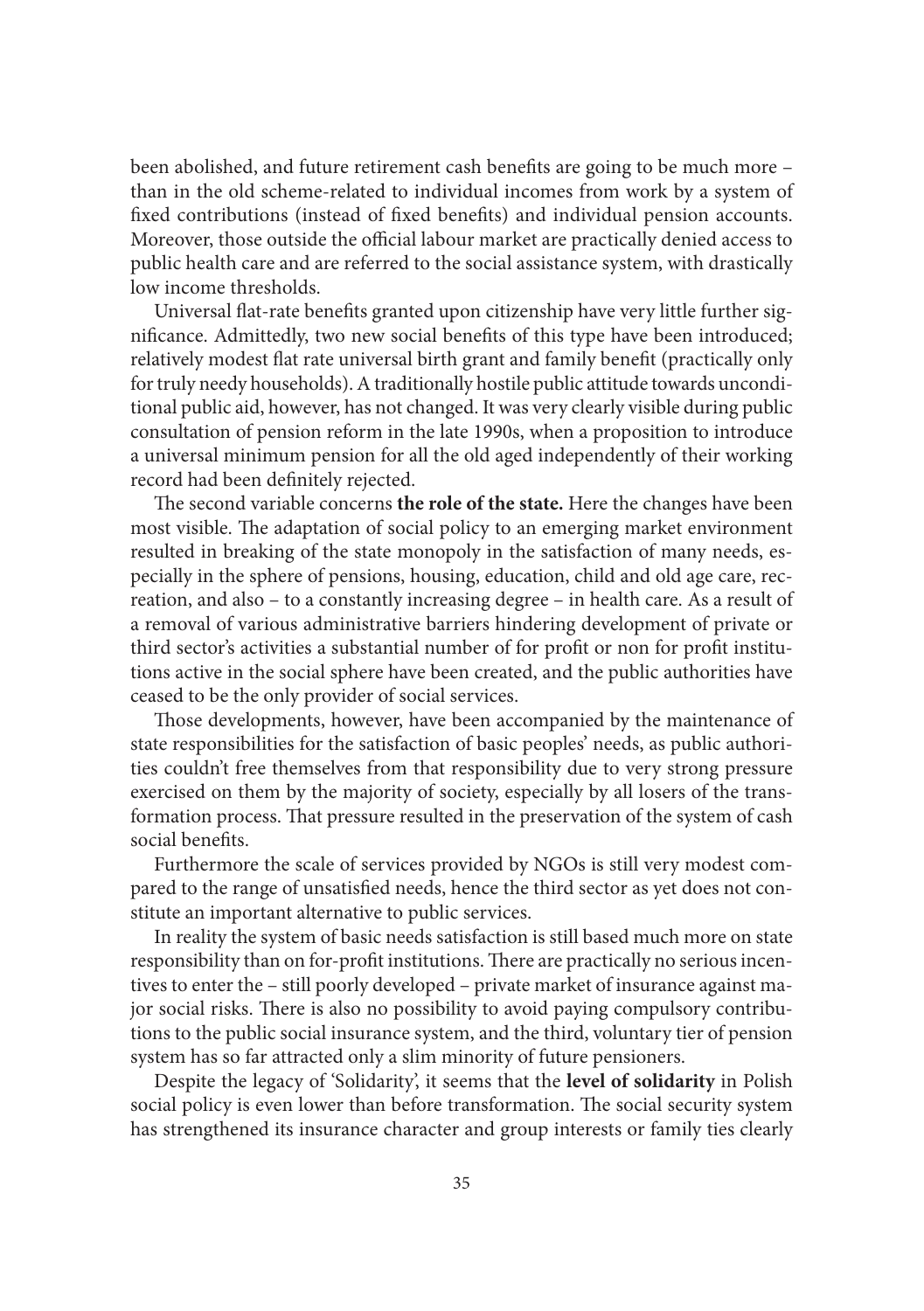predominate over broad solidarity of equal members of a coherent society. Those outside the labour market or those with a short working record are more and more frequently referred to social assistance. Persistent unemployment has not changed a negative bias towards unconditional universal social benefits.

Moreover, in everyday life solidarity mainly manifests itself in spontaneous participation in short term charitable campaigns, the long term personal involvement in humanitarian activities is less frequent. $^{14}$ 

# **4. How can the current social policy model in Poland be described?**

It is certainly still a 'model in the making' – both in Poland and other CEECs – hence it is too early to classify social policy in post-socialist states. Nevertheless, certain trends in the creation of post-socialist social policy strategy in Poland are already visible.

Firstly, there is no return to the former socialist model of social policy based on full employment and on state monopoly in the provision of benefits and services.

Secondly, using the Esping-Andersen typology of welfare state regimes, the Polish model resembles most the conservative-corporatist regime, in which the right to public aid and the amount of that aid is very strongly connected with the labour market status of each citizen. Another feature shared with the conservative-corporatist regime is the compulsory character of the social insurance system – all employees are required to contribute to that system.

However, we can also find common features with two other regimes. What is common in the liberal regime?

- A relatively strong connection between the satisfaction of basic needs and yhe labour market performance of citizens,
- Quite wide income differentials between various strata of Polish society: income gaps in Poland are much wider than in continental Europe and Hungary and the Czech Republic, but still not as wide as in the USA.<sup>15</sup>
- Very visible selectivity in the construction of social benefits other than insurance benefits.
	- What is common in the social democratic regime?

<sup>&</sup>lt;sup>14</sup> In 2009 about 20 percent of surveyed Poles were engaged in unpaid activity for the benefit of others, and only 6 percent worked as volunteers [CBOS 2010a].<br><sup>15</sup> In 2000–2011 the income Gini coefficient for these countries was as follows: Czech Republic –

<sup>25.8 (2000–2010),</sup> Hungary – 31.2, Poland – 34.2,United States – 40.8 [Human Development Report 2010, 2011].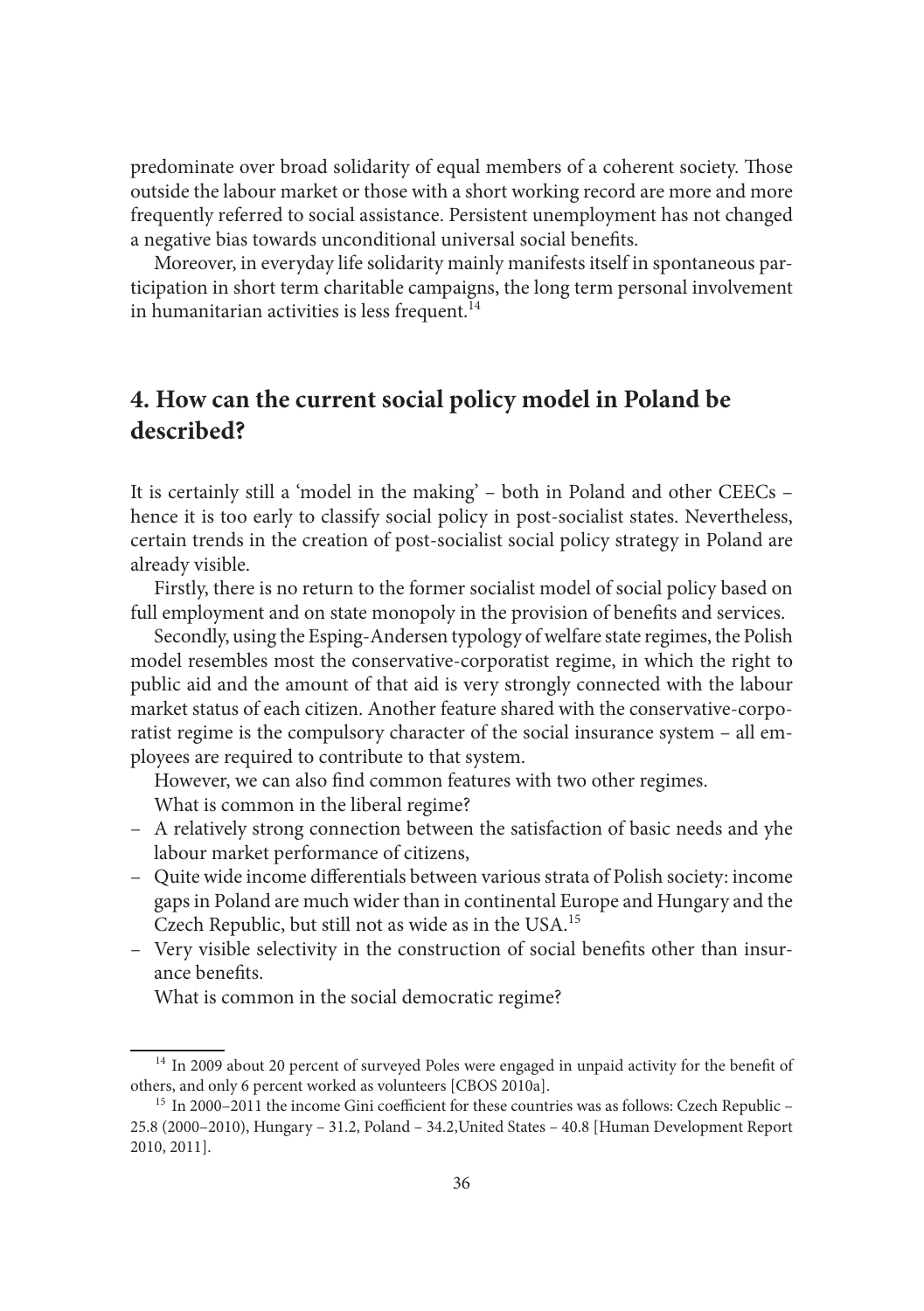In our opinion the role of the state, which is still the main actor responsible for satisfaction of the basic needs of the majority of Polish society.

These remarks correspond with frequent opinions in the literature on the rather mixed or hybrid character of post-socialist social policy.<sup>16</sup> We are of the opinion that the emerging Polish social policy model also has a distinctive hybrid character. However, the philosophy behind this model is based on a very specific mix of socialist, conservative and liberal values, resulting in a qualitatively different social policy strategy than in traditional welfare regimes. Moreover, all CEE countries are on a lower level of socio-economic development, and are operating in substantially different economic conditions.

Hence, the similarities with social policy regimes characteristic for 'old' market economy countries remain rather superficial.

Despite very visible strengthening of ties between level of wages and productivity of labour and the more evident insurance character of the social insurance schemes,<sup>17</sup> the system is still functioning more like a paternalistic and protective state institution than as an instrument of mutual solidarity. Admittedly, employees have been forced to pay a part of their social security contributions, but such deposits are regarded more like taxes than as an individual share in common risk funds. Attempts to increase individual contributions (health insurance) or to introduce new ones (care insurance) are opposed on the same grounds as taxes.

The increased importance of means-tested benefits in Poland is evident, though not as a direct result of liberal ideology, but rather an outcome of budgetary financial constraints.

The paternalistic state, and not the community or individuals, is still regarded as principally responsible for the satisfaction of basic needs at least and for the attainment of the modest quality of social services.<sup>18</sup> The majority of the Polish population is entitled to some social benefits and use social services more or less frequently. And even when they decide to buy themselves better quality services or try to avoid paying required social security contributions or taxes, they still evaluate politicians by their ability to secure the satisfactory standard of living for the population as a whole.

In our opinion, the most characteristic feature of the dual nature of the emerging Polish social policy model is the simultaneous presence of two major currents:

<sup>&</sup>lt;sup>16</sup> The emerging social policy model is characterized as an 'anti-liberal, statist, hierarchical, socialist mix, with conservative elements thrown in' [Ferge 1992, p. 207], 'post-communist conservative corporatism' or 'liberal capitalist' [Deacon 1993], 'conservative corporatism with universalist safety belts in vital areas' or 'slowly collapsing state paternalism unable to face the challenges of market economy' [Potucek 1994], 'continental-liberal hybrid' [Gans-Morse & Orenstein 2007], 'joint outcome of "the past" and "the West"' [Offe 2009].<br>
<sup>17</sup> Especially old-age pensions.<br>
<sup>18</sup> See sum up of the results of public opinion polls on democracy [CBOS 2010].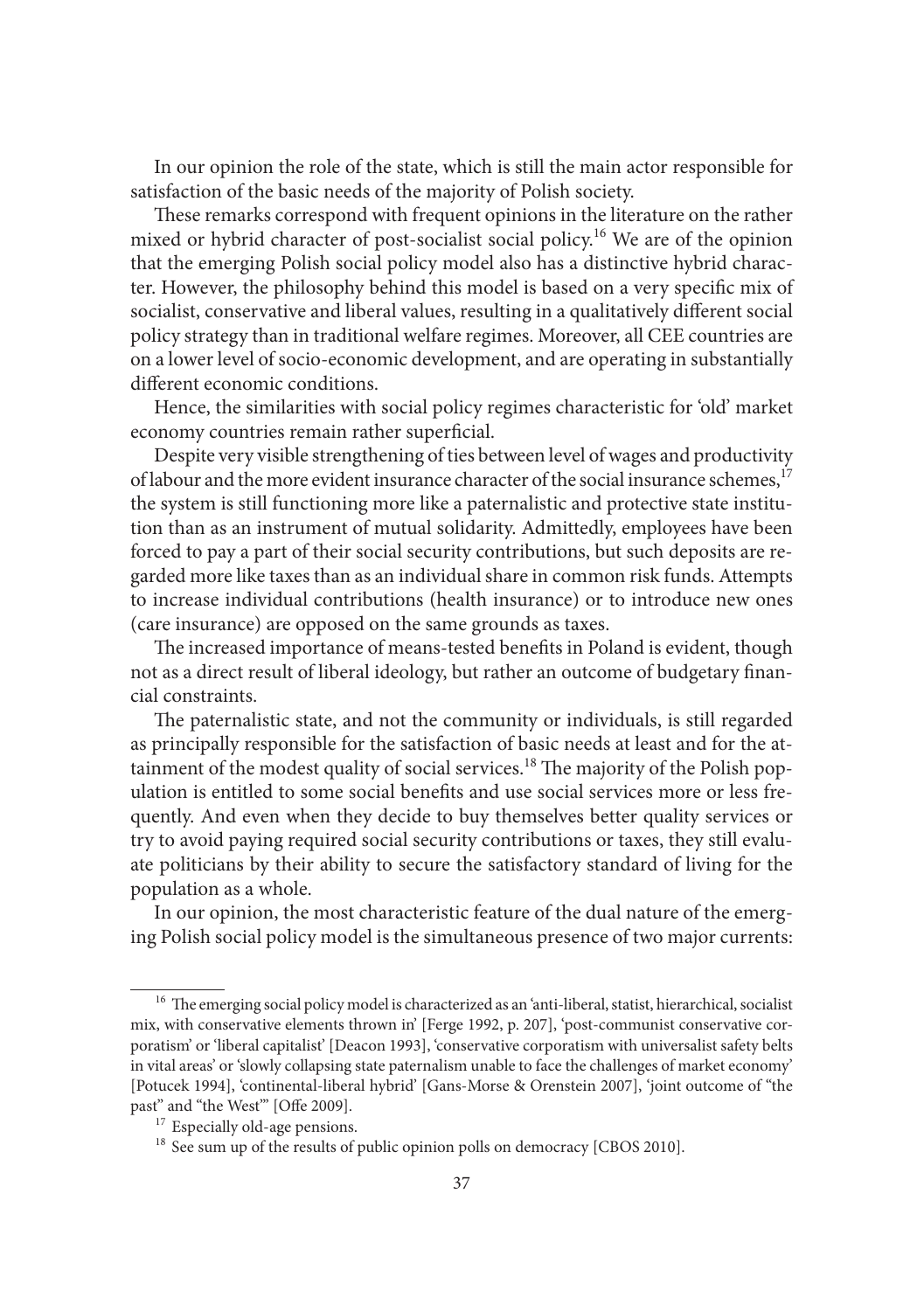paternalistic and market-oriented. Therefore, we describe the present social policy model as **a paternalistic-market hybrid**, underlining its very profound inconsistency:

- the level of satisfaction of the increasing number of needs and of the increasing number of people is heavily connected with the market performance of citizens,
- on the other hand, the state retains high responsibility for the satisfaction of these needs for the majority of citizens and tries to exert strict control over private and third sector actors dealing with activities connected with needs satisfaction.

We believe that as a result of the interaction between the above mentioned currents three distinct models of basic needs satisfaction will emerge in Poland in the near future.

- the first, based mainly on market solutions, restricted to the affluent minority,
- the second, based on state responsibility, for the low-income strata,
- the third, based primarily on state responsibility, but with more or less frequently used escape routes to paid alternatives in the search for higher benefits or for better quality services, for middle-income strata.

Looking from the perspective of path-departure and path-dependence one can distinguish two examples of major path-departure in Polish social policy owing to transformation. The first I would call a partial 'recommodification' of the process of basic needs satisfaction, the second the removal of all, specific to socialist model, major guarantees of social security, like full employment, subsidies to prices of basic goods and services, extensive employers' responsibility for the well-being of employees.

By 'recommodification' I mean here that money regained the key role in securing the living standard of the Polish population, replacing the participation in formal employment and the almost universal access to consumption from common funds. Such a 'recommodification' is only partial, because a minimum level of existence and an access to basic social services are still secured by public authorities. However, even low income families have to finance the access to higher or even modest quality goods and services directly by themselves, as they could not continue to use the mechanisms of the 'socialist' market to improve their level of living.

Taking into account the gravity of these path-departures, the ensuing changes in the social security system have been astonishingly slight. The reform of the old-age pension scheme contained various incentives to increase the individual work effort, admittedly, but in reality their impact has been insignificant so far and the state is very reluctant to introduce effective measures strengthening a citizens' capacity to be responsible for their welfare and social security.

In turn, the major path-dependent feature of the socialist model of social policy has been state responsibility for societal well-being and social security of citizens. Despite several attempts to substantially limit the leading role of the state, public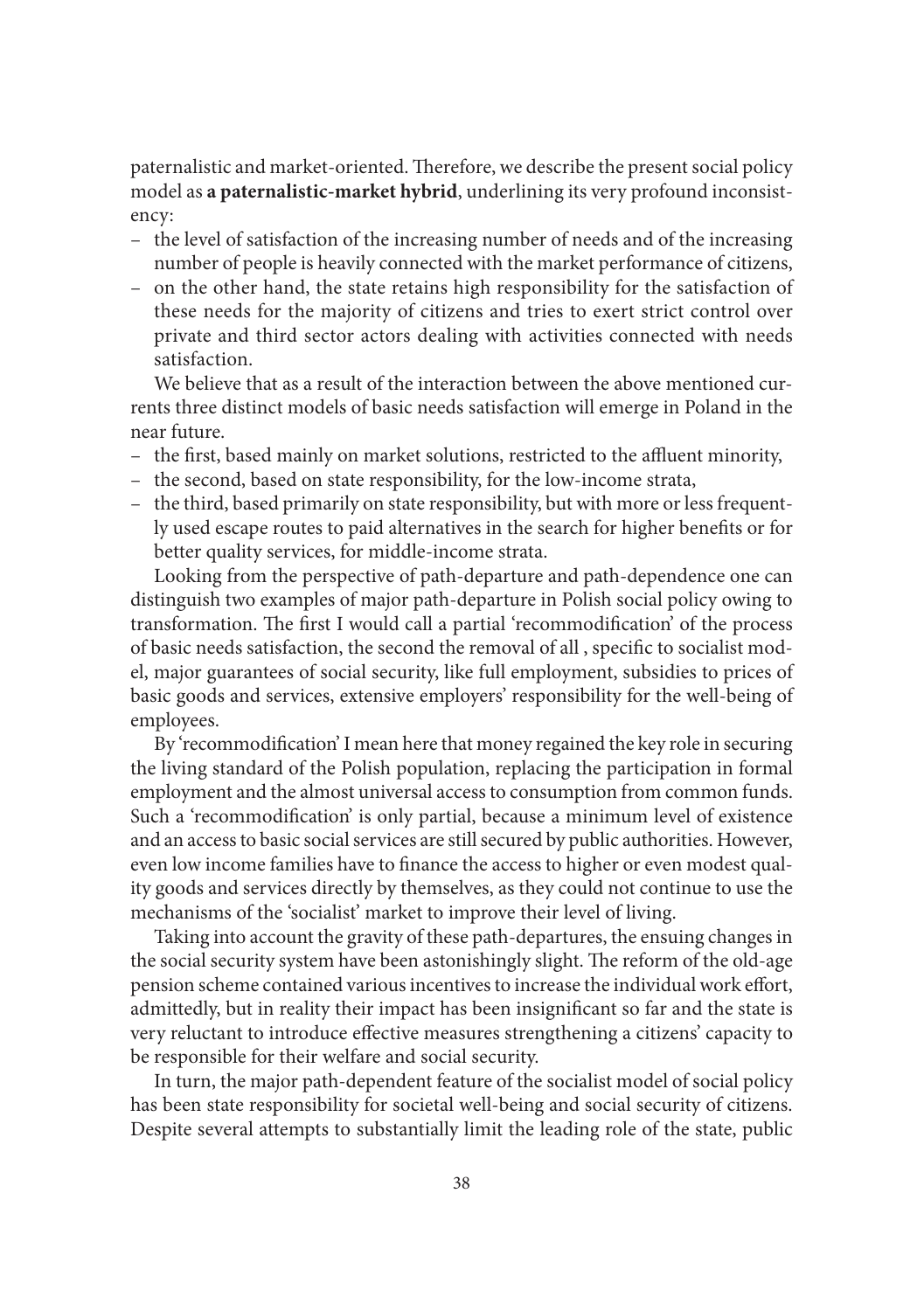authorities, and not citizens, are still held responsible for the resolution of social problems and for the satisfaction of social needs.<sup>19</sup>

## **Conclusions**

A sub subsidiary economy like Poland, unable to generate a high rate of employment, marked by a low average level of wages and deep income inequalities, functioning in a democratic country with a strong legacy of state paternalism, cannot provide fertile ground for both liberal and social democratic social policy regimes. In my opinion, such a country is doomed to develop a dual social policy model comprised of public and market-based sectors. The significance of each sector will constantly change, but both have a 'safe' place in a post-socialist social policy strategy during transition. It is very unlikely that such an economy would provide the means to secure a commonly expected level of social benefits and quality of social services. In such a situation people, in search for better quality and/or easily accessed help, will turn to private, individually paid solutions.

A possible increase in the average level of wages and rising income inequalities will further stimulate such behaviour. However, even in times of high economic growth one should not expect the far reaching marketization of social policy, leading for example, to exemption of high-income employees from paying social security contributions or to the introduction of a complex system of tax concessions for people choosing private solutions.

On the other hand, in a democratic country, in which about half the population does not fare well in the market economy, priority must be given to the maintenance of at least a minimum level of social benefits and services. In other words, one should not expect any significant decrease in the social costs of work, as is required by liberal economists. However, it is also impossible to significantly increase these costs, as the Polish economy must remain competitive and attractive for foreign investors.

To conclude, most probably the future Polish social policy model is to be related to the outcome of efforts aimed at improving the quality of public services. Otherwise further spontaneous privatization would be inevitable. However, we think such an improvement will be impossible without a substantial decrease in the level of private consumption of both low- and middle-income citizens in order to devote more funds to finance the public sector. Currently, it seems very naïve to expect that

 $19$  Its was clearly visible from the consecutive public opinion polls in 1992–2010. The clear majority (between 65–86 per cent of the population surveyed – depending on the type of the particular poll and the year of the survey) considered public responsibility for the satisfaction of social needs as one of the major features of democracy. It referred not only to the basic needs, but also to the overall social welfare of the citizens [CBOS 2010].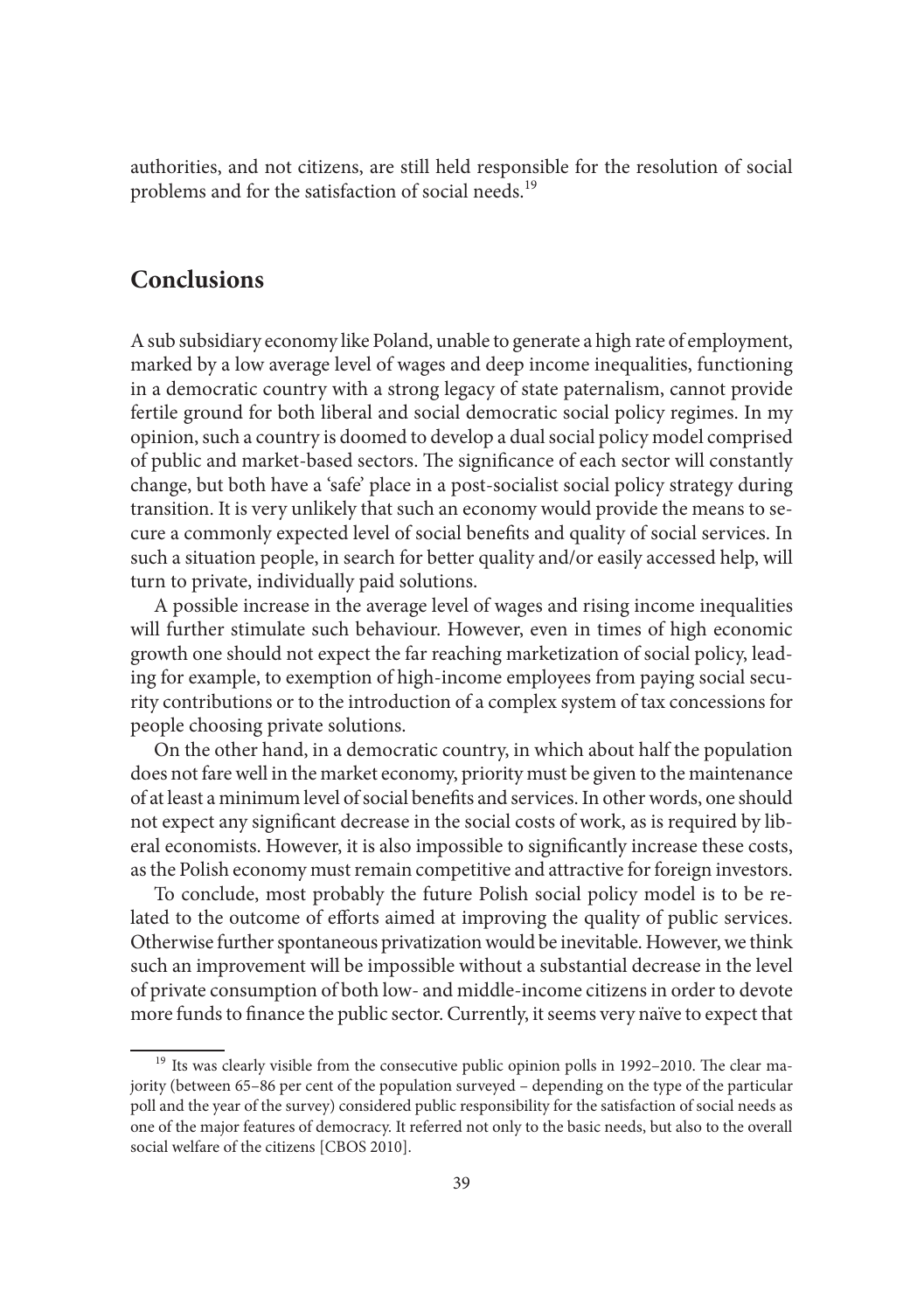ordinary people would accept any further reduction of their already very modest consumption, so probably the scenario of a significant rise in the quality of public sector services is a very unrealistic one.

## *References*

- CBOS [Center for Public Opinion Surveys], 2009, *Polacy wierzą w gospodarkę rynkową*  [*Poles believe in market economy*], BS/41, Warsaw.
- CBOS, 2010a, *Dobroczynność w Polsce* [*Charitable activity in Poland*], BS 15, Warsaw.
- CBOS, 2010b, *Postawy wobec demokracji, jej rozumienie i oceny* [*Attitudes towards democracy, its understanding and evalustion*], BS/60, Warsaw.
- CBOS, 2012, *Korzystanie za świadczeń i ubezpieczeń zdrowotnych* [*Use of health care and health insurance*], BS 35, Warsaw.
- Cerami, A., 2006, *Social Policy in Central and Eastern Europe*. The Emergence of a New *European Welfare Regime*, LIT Verlag, Berlin.
- Cerami, A., Vanhuysse, P. (eds.), 2009*, Post-Communist Welfare Pathways*, Palgrave Macmillan, Houndmills.
- Cook, L.J., 2010, *Eastern Europe and Russia*, in: Castles, F. et al. (eds.), *The Oxford Handbook of the Welfare State*, Oxford University Press, Oxford.
- *Diagnoza społeczna 2007, 2011, Warunki i jakość życia Polaków* [*Social diagnosis 2007, 2011*, *Conditions and Quality of Life of Poles*], Czapiński, J., Panek, T. (eds), Rada Marketingu Społecznego, Warsaw.
- Deacon, B., 1993, *Developments in East-European Social Policy*, in: Jones, C. (ed.), *New Perspectives on the Welfare State in Europe*, Routlege, London and New York.
- Esping-Andersen, G., 1990, *The Three Worlds of Welfare Capitalism*, Polity Press, London.
- Esping-Andersen, G. (ed.), 1996, *Welfare States in Transition*, Thousand Oaks, London, Sage, CA and New Delhi.
- Ferge, Z., 1992, *Social Policy Regimes and Social Structure. Hypotheses about the Prospects of Social Policy in Central-Eastern Europe*, in: Ferge, Z., Kolberg, J.E. (eds.), *Social Policy in a Changing Europe*, Campus and Westview, Boulder, Colorado.
- Gans-Morse, J., Orenstein, M.A., 2007, *East-Central European Welfare Regimes*, Working Paper, University of California, Berkeley, Department of Political Science.
- Golinowska, S., Hengstenberg, P., Żukowski, M., 2009, *Diversity and Commonality in*  European Policies: The Forging of a European Social Model, Friedrich Ebert Stiftung and Wydawnictwo Naukowe Scholar, Warsaw.
- Golinowska, S., 2009, *The National Model of the Welfare State in Poland*, in: Golinowska, S., Hengstenberg, P., Żukowski, M. (eds.), *Diversity and Commonality in European Policies:*  The Forging of a European Social Model, Friedrich Ebert Stiftung and Wydawnictwo Naukowe Scholar, Warsaw.
- Gough, I., 1997, *Social Aspects of the European Model and its Economic Consequences*, in: Beck, W. et al. (eds.), *The Social Quality of Europe*, Kluver Law International.
- Haggard, S., Kaufman, R., 2008, *Development, Democracy, and Welfare States: Latin America, East Asia, and Eastern Europe*, Princeton University Press, Princeton*.*
- Human Development Report 2010, 2011, UNDP, Palgrave Macmillan, Houndmills.